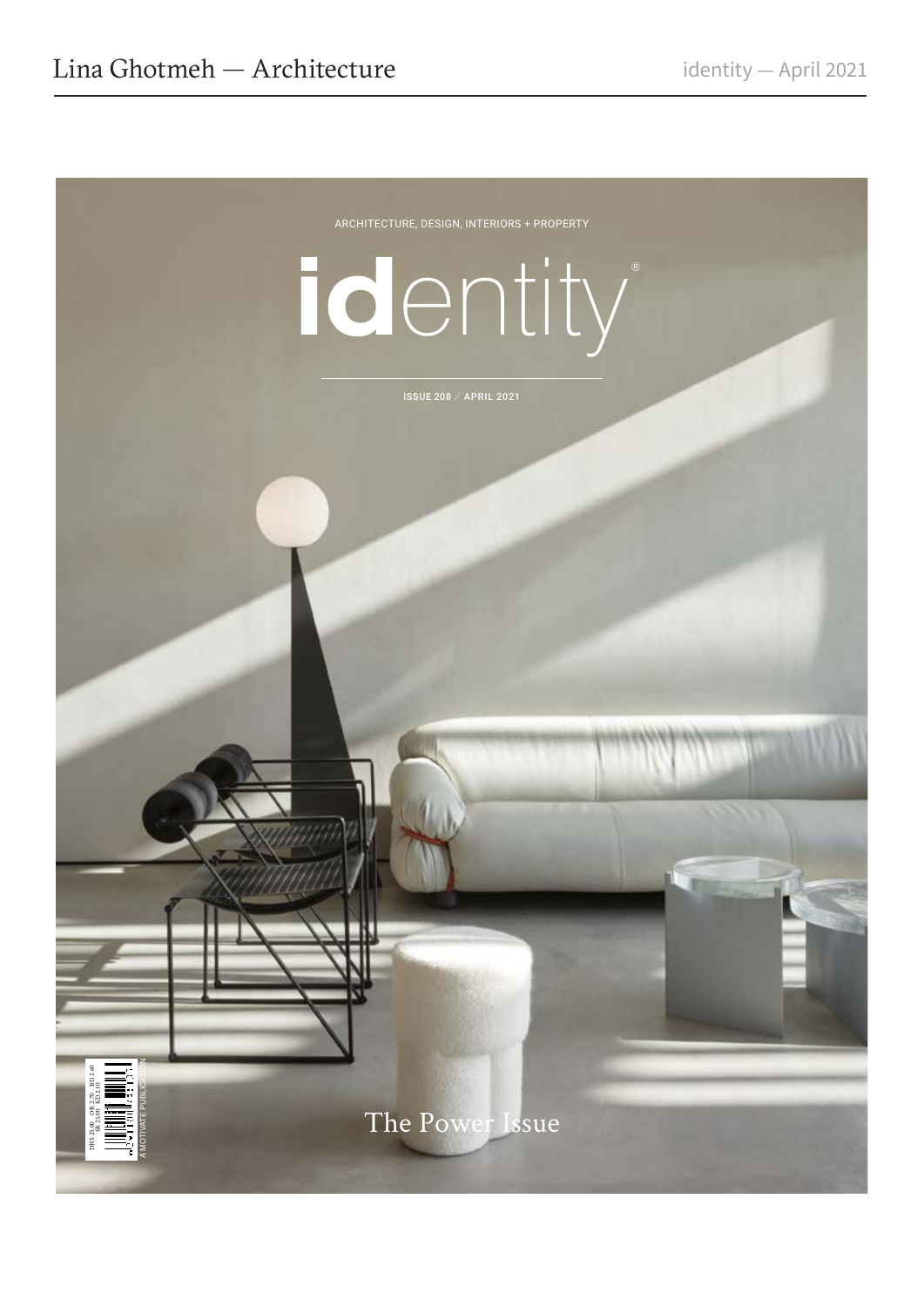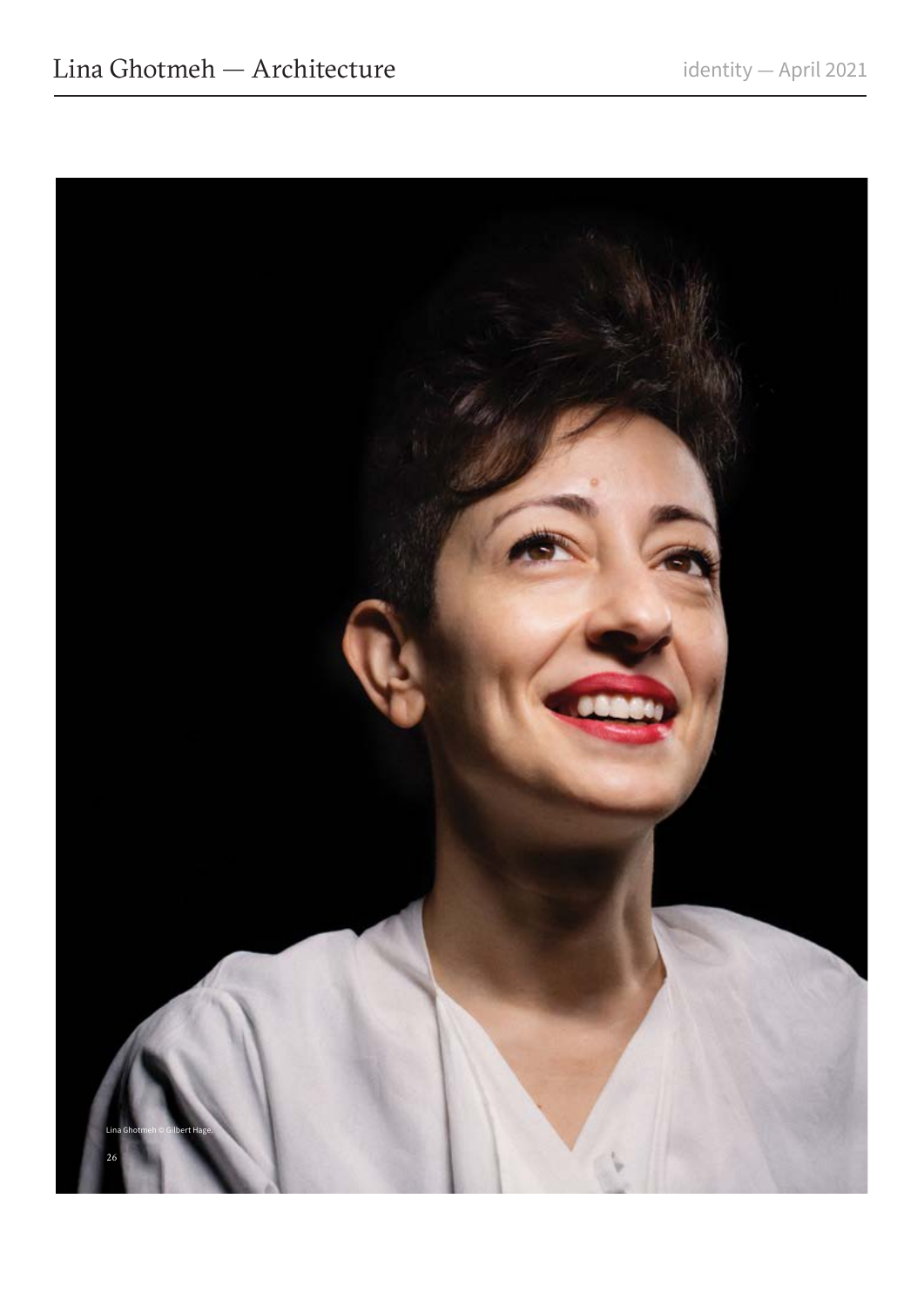

Lebanese architect Lina Ghotmeh creates buildings that embody the human experience – "living organisms" that react, breathe and ask questions – while in constant dialogue with their surroundings. With works spanning across Japan, France, Estonia and her hometown of Beirut, Ghotmeh speaks to *identity* about the power of architecture to reflect on the

INTERVIEW BY AIDAN IMANOVA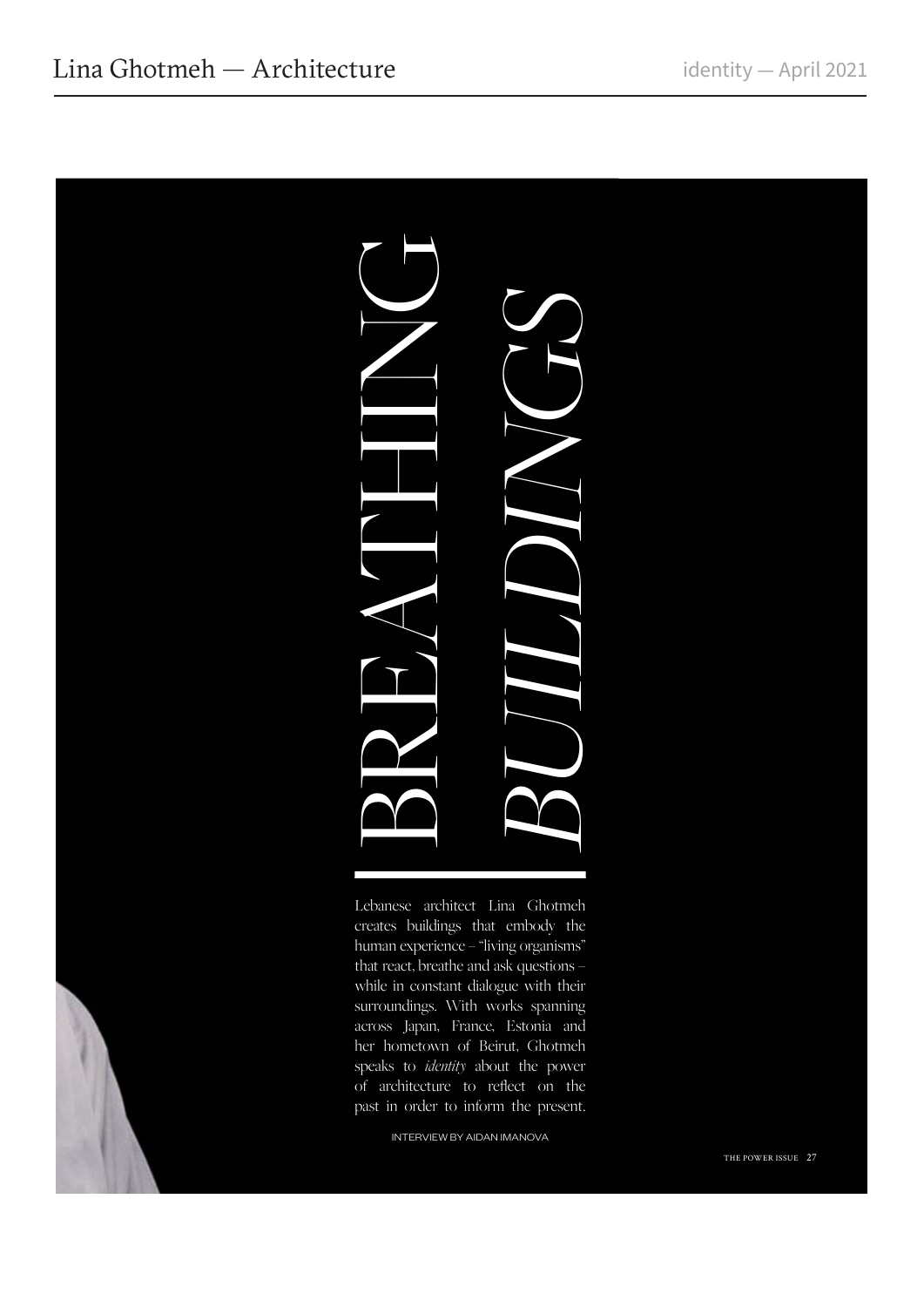interview

**an you tell us about growing up in Beirut – did your impressions of the city impact the way you approach architecture today?** Growing up in Beirut left a great mark on my approach to architecture, but also guided my inter **the way you approach architecture today?** Growing up in Beirut left a great mark on my approach to architecture, but also guided my interest in the field in the first place. Beirut is an open archaeology, layered both horizontally and vertically — layers of history and civilisations are constantly unveiled at the start of many constructions. The urban fabric of the city is a direct expression of its inhabitants' diverse culture. Spatially, it is the city of possibilities and alternatives. Spaces are in constant negotiation with the environment, always revealing very interesting architectural conditions; diverse architectural identities, expressive in their textures, porous through their envelopes and inhabited by an organically growing nature. There is an intensity of life that transpires out of some of these conditions (human, material and natural), one that I always seek in the designs I create with my atelier.



**Tell us about your interest in archaeology and how that is reflected in your work.** I see the built landscape as a breathing body, one that retains the effects of human activity and reacts to them. Every design or every architecture by my atelier is constructed as an emergence, a discovery, even if built anew. Like a palimpsest, scribbled with many narratives (past, present or future), where nothing exists ex nihilo. Every new project is an original, innovative figure shedding a new perspective on a déjà là. This is what I refer to as the 'Archaeology of the Future', a projection of our roots into a desirable yet sustainable future; interventions embark my practice into a thorough research, like a detective's work. We build what resembles a cabinet of curiosities for every project; we look back at 'traces' and 'clues', [and] actively channel them into newness. **What is the role of architecture for you and how do you aim to apply this approach within your** 

**own projects?** [It's about] elevating the present, making our environment desirable and orchestrating new positive relations. Expressing the essence of what is there, or what precedes, expressing the essence of the materials in use by our designs, engineering the DNA of present ecosystems. Staying in touch and exalting the contexts our architectures live in and, by nature, affect — be it physically, ecologically or anthropologically. In this sense, I see architecture as a living organism, reacting to its surrounding, breathing symbiotically with it, asking questions. Animate rather than inanimate.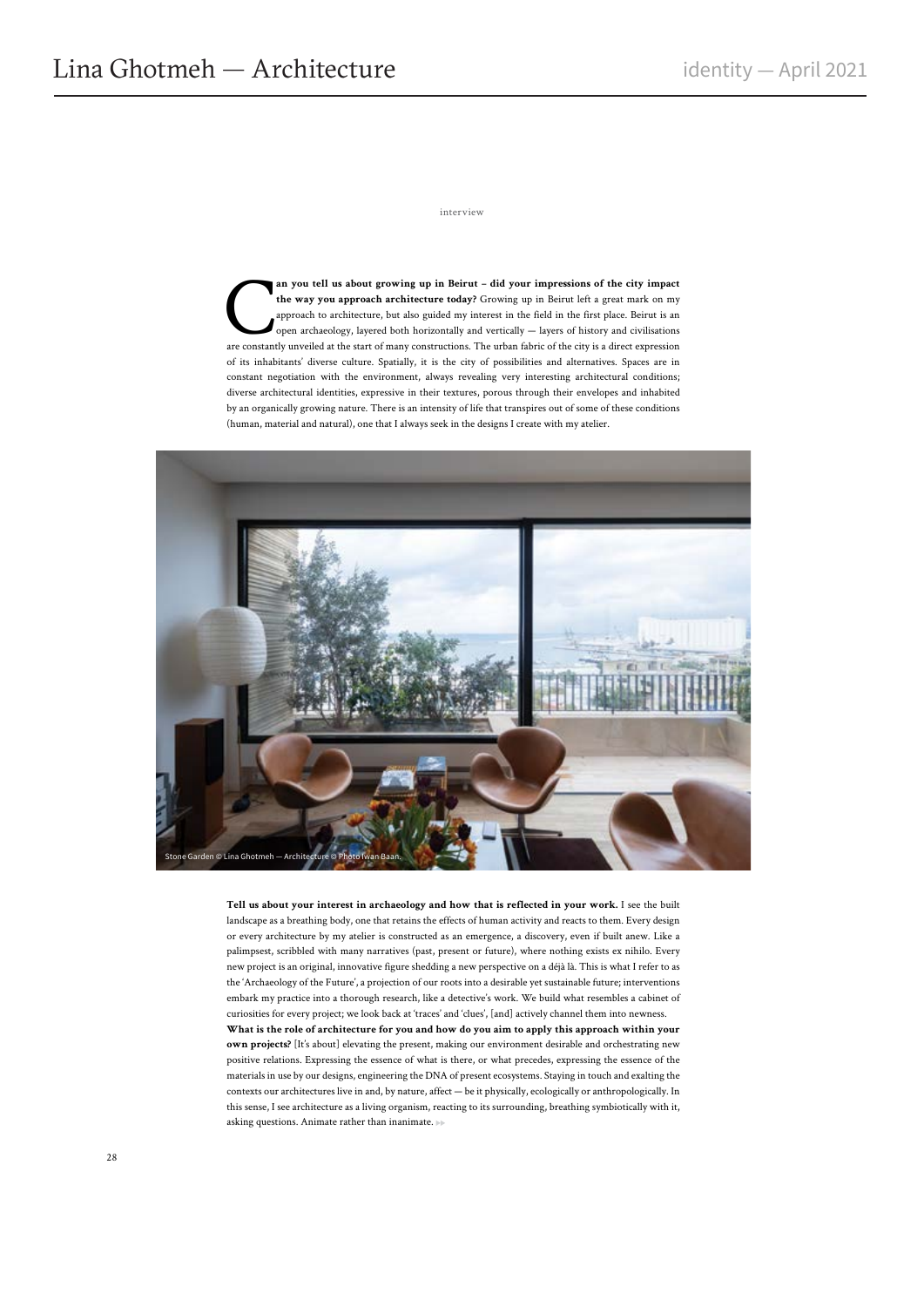

THE POWER ISSUE 29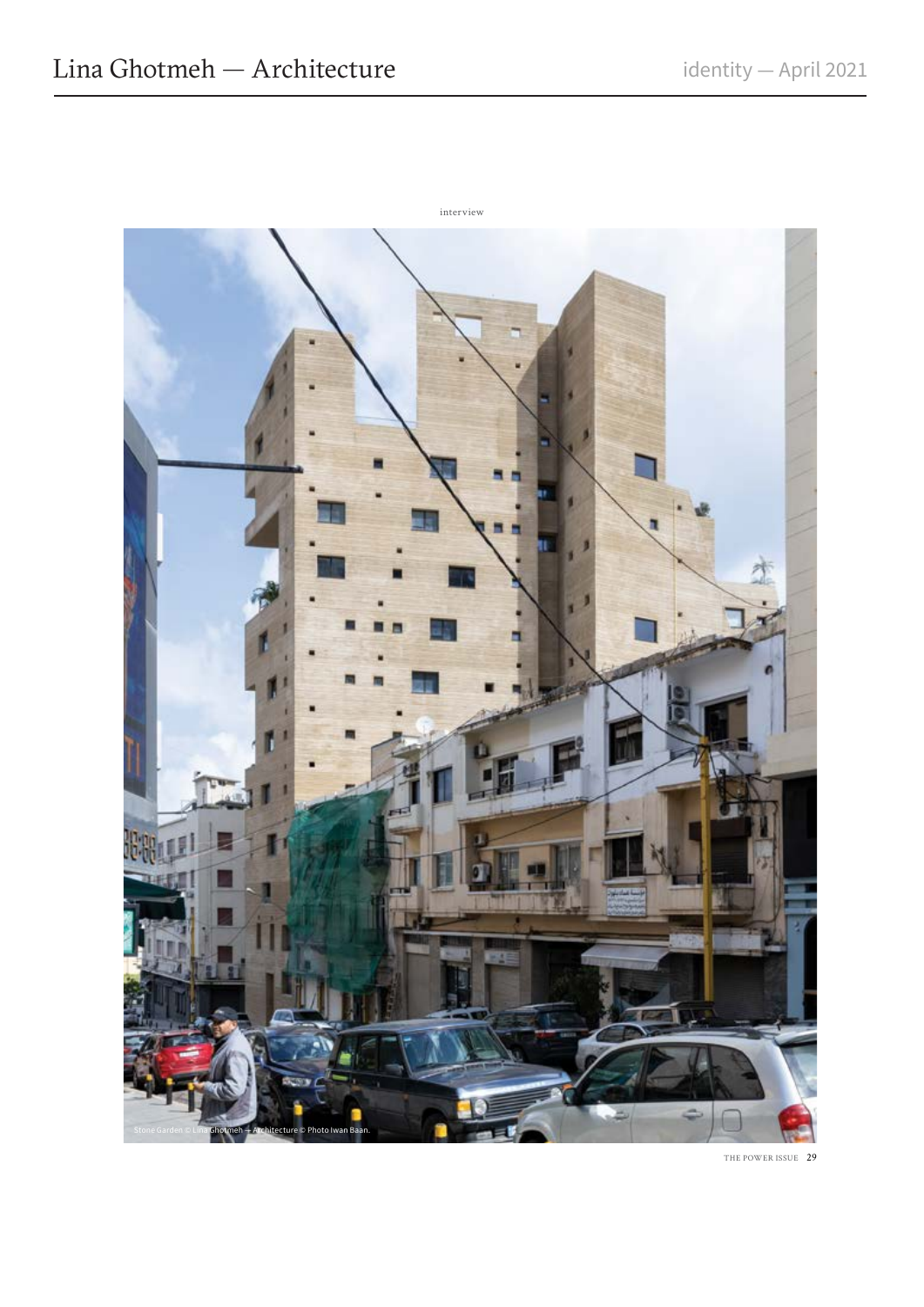

**How important is context for an architectural project?** Understanding 'context' as the environment, the 'milieu' physical or not — that we are integrating and interacting with, is a major aspect of everything I create as an architect. Architecture has a great responsibility towards its context. It is our duty to assess and be aware of the impact of our work on the framework we intervene in. The quality of the spaces we create has a direct impact on people's wellbeing. On another level, architecture is also the physical expression of humans' intellectual achievement; it contributes greatly to shaping human culture, serving as an activator of this constant state of evolution.

Every 'architecture' is a process that requires time, thought and empathy.

**Can you tell us about the significance of Stone Garden – both in terms of its architecture and what is communicates, but also as your first project in the Middle East and your hometown of Beirut?** Stone Garden was born out of a need to reconcile the human body, nature and the built scape. It is a project that asks multiple questions. Whether related to memory and identity, or to the place we give nature in our built environment, it takes a particular stake towards contemporary architecture. The setting of the building traces vertically the exact boundaries of its site – it chooses to embrace its neighbours instead of rising as a solo cube. Its shape reflects on the invisible building regulations that influence the built scape of our cities, as its angled geometry manifests various setback lines. Windows of different sizes are

drawn in continuity to the organic fenestrations seen within neighbouring buildings. Varying in size, they house gardens, planters, flowerpots, include nature as part of our urban habitat and offer, at every level, an individualisation of the apartments. In Beirut, the building echoes specific figures that shape the city's collective memory: the famous Pigeons' Rock, the many buildings left derelict, the colour of Beirut's uncovered earth…

**Can you talk about the choice of building envelope finish in the project, and the sense of craftsmanship that lends the human touch – what were your intentions here?** By having artisans hand-chisel the façade, I wanted to allow this sort of 'imprint of the hand', this memory of the human body, to add itself to Beirut's 'open archaeology'. Like in the sonnet *Ozymandias*, architecture is an art that stands the test of time — I wanted it to be permeated by our current history, by the current state of our art and our philosophy. The whole building envelope was combed in an artisanal way, as if combing earth to render it more fertile. The process of making this façade felt like a collective healing process, a kind of construction of a vertical inhabitable archaeology.

**We had spoken about this before, but it sadly seems like a kind of déjà vu that your first project in the region survived such a horrible incident with the Beirut blast, while a lot of your architecture reflects on the destruction of the Lebanese civil war. Almost a year later, how do you look back at this?** It was uncanny to experience the devastation caused by the blast almost exactly at the time I had been preparing to deliver Stone